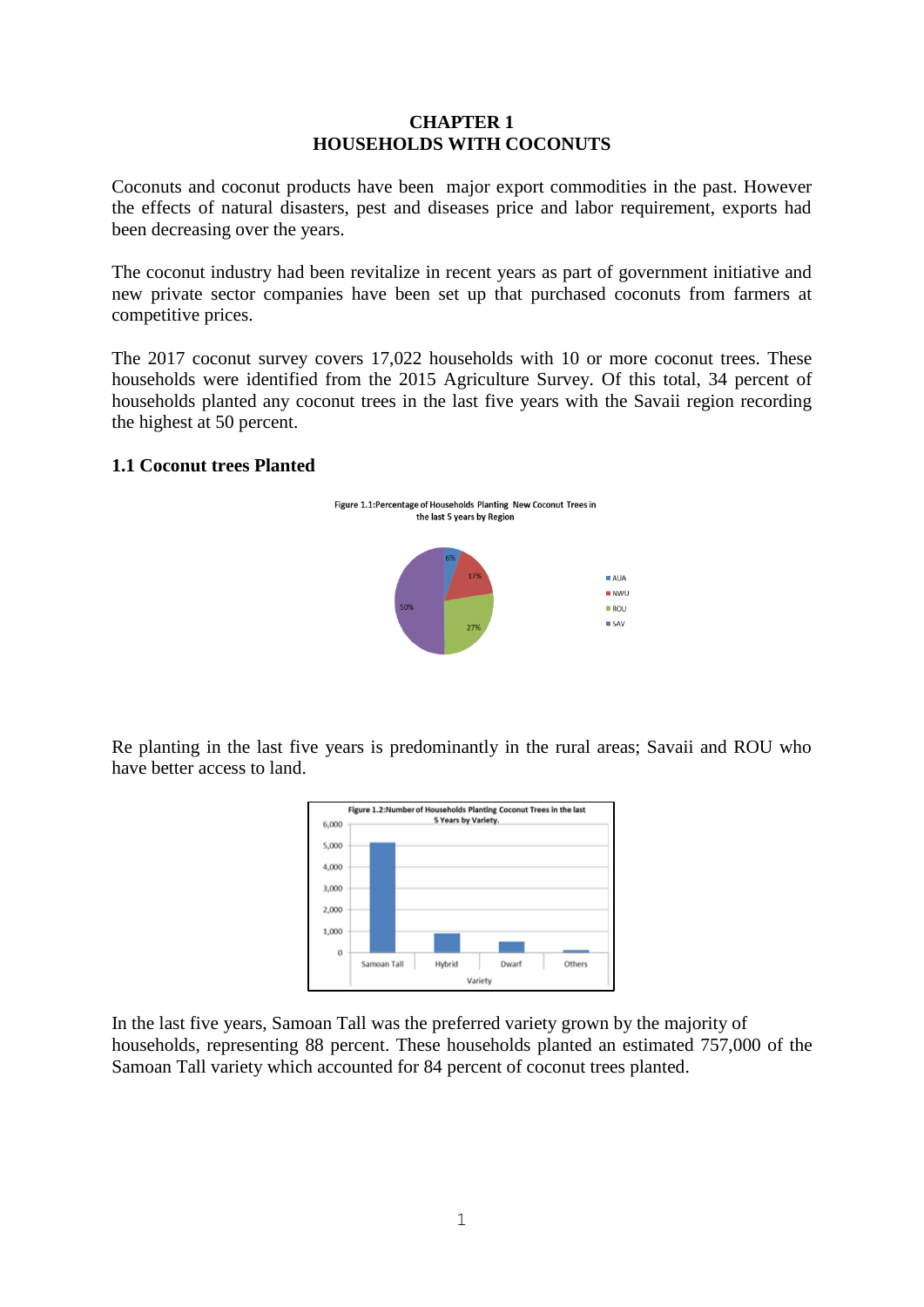| Table 1.1: Estimated Number of Coconut Trees Planted in the |        |             |        |        |        |  |
|-------------------------------------------------------------|--------|-------------|--------|--------|--------|--|
| past 5 years (2012-2015) by variety and region              |        |             |        |        |        |  |
| Region                                                      | No. of | Variety     |        |        |        |  |
|                                                             | hholds | Samoan Tall | Hybrid | Dwarf  | Others |  |
| SAMOA                                                       | 17,022 | 757,384     | 90,050 | 47,048 | 9,615  |  |
| <b>AUA</b>                                                  | 1,267  | 19,631      | 1,090  | 373    |        |  |
| <b>NWU</b>                                                  | 3.632  | 79,429      | 15.823 | 1.874  |        |  |
| ROU                                                         | 5,055  | 112,763     | 17,835 | 5,033  | 2,323  |  |
| SAV                                                         | 7.069  | 545,560     | 55,303 | 39,768 | 7,292  |  |

Hybrid variety was the second most grown variety. The majority of coconut trees planted was in the rural areas (Savaii and ROU) which accounted for 87 percent of the total number of coconut trees planted.

### **1.2 Coconut Farms Affected by Rhinoceros Beetle**

Rhinoceros beetle is the main pest destroying the coconut industry. In recent years, MAF had implemented numerous programs to at least contain the spread of the pest, by identifying the most affected areas and supplying traps to minimize the rhinoceros beetle population.



Of the total 17,022 households with 10 or more coconut trees, 36 percent of households with coconut plantations are affected by rhinoceros beetle. Areas affected vary by region as indicated by Figure 1.3. The most affected area is NWU which accounts for more than 30 percent of the total households.

| Table 1.2 Severity of Household Coconut Parcels Affected by Rhino |              |           |           |      |  |  |
|-------------------------------------------------------------------|--------------|-----------|-----------|------|--|--|
| <b>Beetle</b>                                                     |              |           |           |      |  |  |
|                                                                   | Severity (%) |           |           |      |  |  |
|                                                                   | < 25%        | 25% - 50% | 51% - 75% | >75% |  |  |
| <b>SAM</b>                                                        | 63           | 27        |           |      |  |  |
| <b>AUA</b>                                                        | 70           | 25        |           |      |  |  |
| <b>NWU</b>                                                        | 60           | 31        |           |      |  |  |
| ROU                                                               | 60           | 23        | 13        |      |  |  |
| SAV                                                               | 66           | 28        |           |      |  |  |

The survey indicated that the majority of coconut plantations affected by the rhino beetle are in the <25% severity rate, as indicated by Table 1.2 above. However, there is a significant percentage of households whose plantations are above the 50% severity rate.

### **1.3 Attendance to MAF Trainings.**

Training is an important activity not only to enlist the support of the farmers in the development of agriculture in general but also to disseminate updated information, inform them of short and medium term plans of priority areas that need to be addressed directly to them.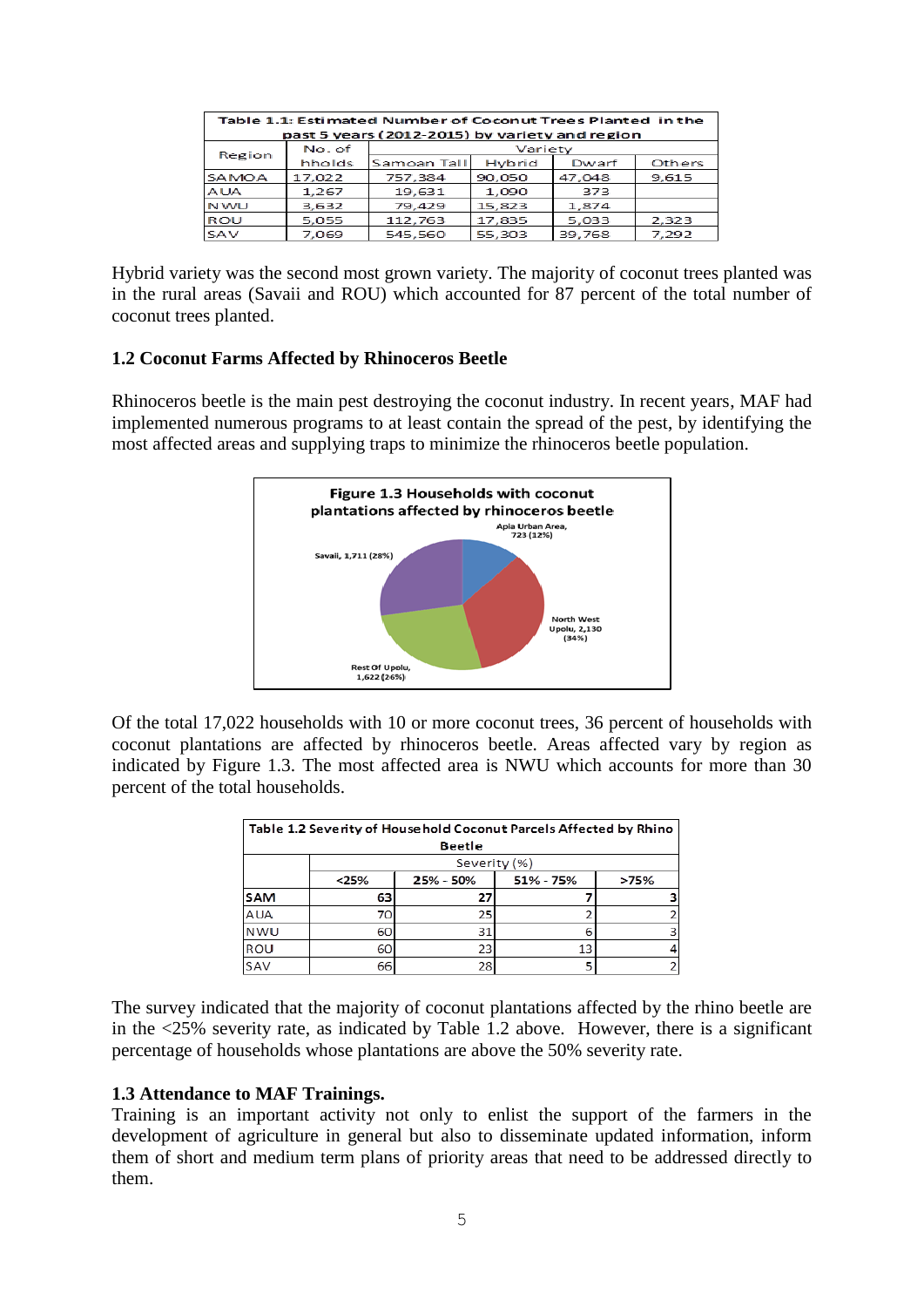

Of the 17,022 households, only 11 percent had a household member that attended any MAF Rhinoceros Beetle control programme in the two years prior to the survey. Surprisingly, of this 11 percent, 50 percent were from Savaii which happens to be the second most affected region, after NWU with 34 percent

## **Summary**

Coconut has been a major export commodity but the adverse effects of natural disasters, Rhino beetle infestation, price fluctuations and labour requirement have led to low export volumes over the years. However, numerous and various government initiatives and a few private companies were able to assist in the revitalization of the coconut industry through purchasing of coconuts from farmers at competitive prices.

Most of households with 10 or more coconut trees who planted coconut trees in the past five years were in the Savaii and ROU regions with 50 percent and 27 percent, respectively, indicating that replanting is occurring in rural areas due to more access to land.

Two coconut varieties (Samoan Tall and Hybrid) are the preferred varieties grown by most households in the last five years.

Coconut farms throughout the country have been adversely affected by the Rhinoceros beetle, especially in the NWU region. This has led to MAF to conduct a rhinoceros beetle control campaign over the years where farmers were trained on how to eradicate this pest but unfortunately, the participation rate was low as reported by the survey.



Coconut trees affected by Rhino Beet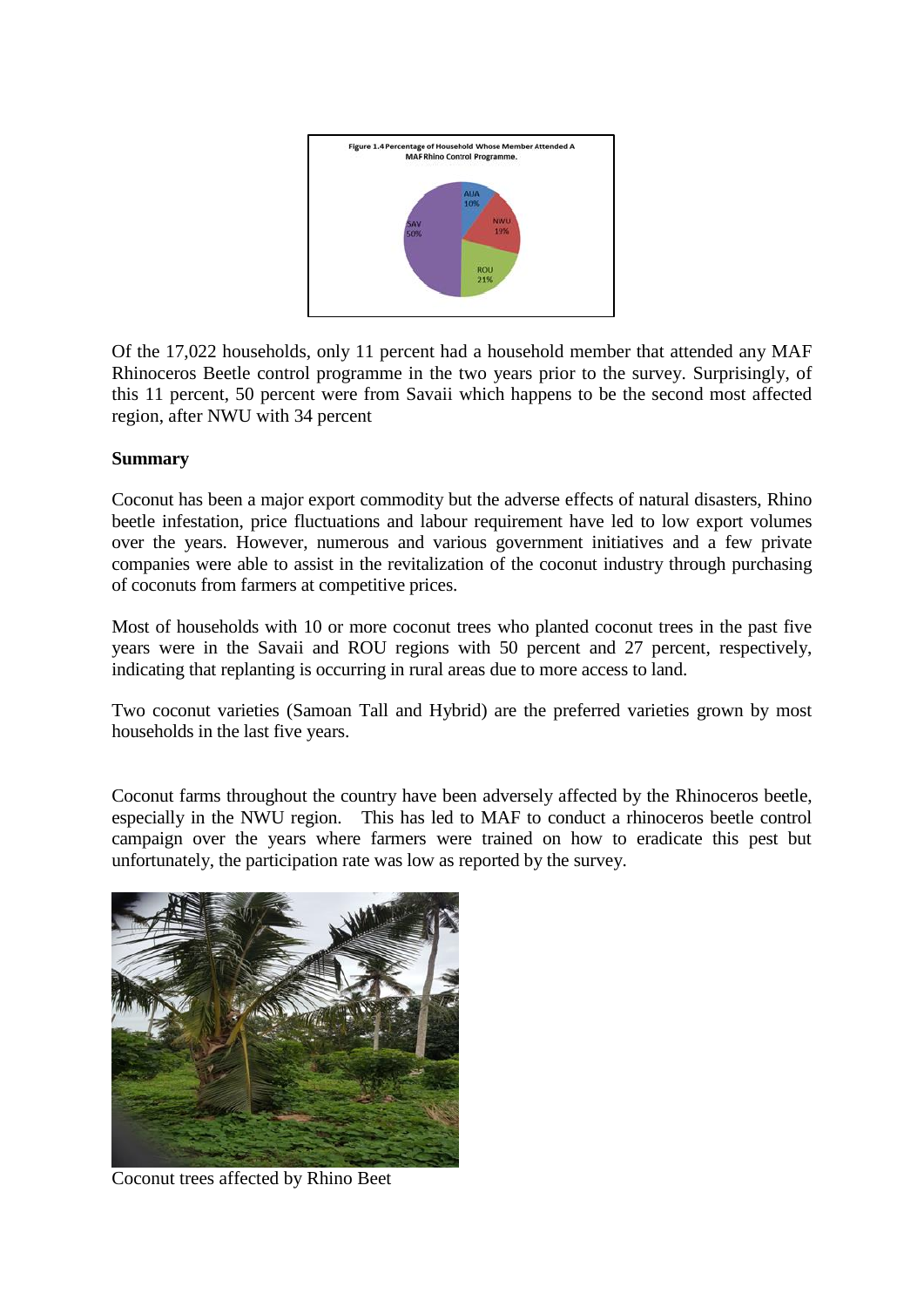## **CHAPTER 2 STRUCTURE OF COCONUT FARMS**

In 2017 there were a total of 19,538 households with 10 or more coconut trees with a total estimated number of coconut trees of 3.3 million.

Of these 3.3 million trees about 63 percent of the trees were recorded with an age of 30 or more years. Twenty eight percent of the trees were reported to be between the ages of 15-29 years while 9 percent were below 14 years.

## **2.1 Age Structure**

Coconut trees have a productive life of up to 60 years and commence bearing nuts between 5- 7 years after planting. Coconut palms generally reach full production at 15-20 years after  $\mu$ lanting<sup>1</sup>.



Sixty seven percent of fully productive coconut trees are grown in Savaii as compared to other regions. This may be influenced by households in Savaii's direct involvement in the government crop bonus schemes, Stimulus Package Program, and Agriculture Show competition in addition to farmer's own desire to plant new coconut trees.



About 46 percent of less productive trees are found in the Rest of Upolu region indicating that the supply of coconut is at risk in ROU and the need for consideration in replanting initiatives could mitigate the impact of shortage of coconut supply.

—<br>—

<sup>&</sup>lt;sup>1</sup> Farm Management Manual, June 2013, p60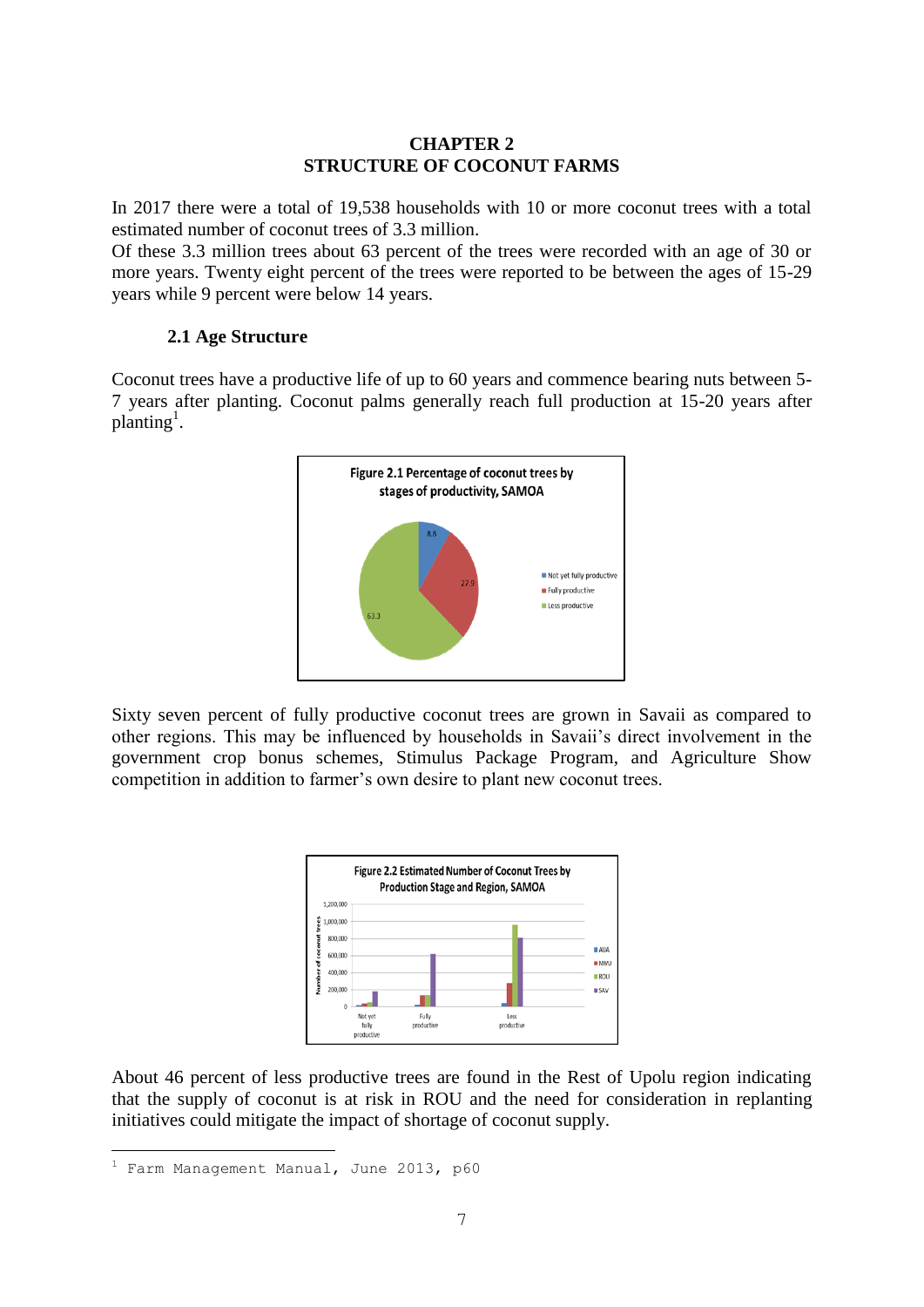## 2.2 **Type of Cultivation**

According to the Agriculture Survey Report 2015, ROU recorded about 5,500 households engage in growing taro and ta'amu compared to much lower totals in other regions. This indicated that farmers in ROU may be more content with growing taro than replanting coconut trees contributing to the large number of less productive trees in ROU.



Of the total number of households (13,899) with 10 or more coconuts under mixed crop cultivation, 57 percent have less productive trees; 30 years and over with majority in the more rural areas of ROU (48%) and Savaii, (32%)

It also indicated that coconut trees are becoming unproductive in terms of nut yield, nut size, and the number of nuts produced by a tree per year.

Forty percent of households under mixed crop cultivation had coconut trees in the age group 10-29 years.

This implies that more coconut trees planted by households in the 4 regions during the crop bonus scheme in the early 70's and the stimulus package after the cyclones in 1990's & early 2000 as part of government strategy to revitalize the agriculture sector including the coconut industry.

Most coconut trees tend to intercrop with other food crops, tree crops and livestock which is more economically and financially viable as a source of income, food security and employment for rural communities.

Figure 2.3 shows that most coconuts are preferably grown under the mixed cropping system which reflect the goal of such government incentive schemes as crop bonus scheme, stimulus package program, agriculture show farm competitions in boosting agriculture sector through the intercropping of major export crops with food crops and livestock.

The majority of small holder coconut growers in the 4 regions tend to adopt the mixed cropping system which is economically and financially feasible in terms of reducing farm management costs (e.g. weeding), and maximizing benefits.

When the market price of coconut is relatively low compared to other agricultural produce, a farmer could benefit from selling other crops like cocoa, coffee, etc. In addition, the mixedcropped farming system which is similar to our traditional farming and the new concept of promoting the organic farming system is also considered to be environmentally friendly and socially acceptable. This has advocated the global effort of coping with the devastating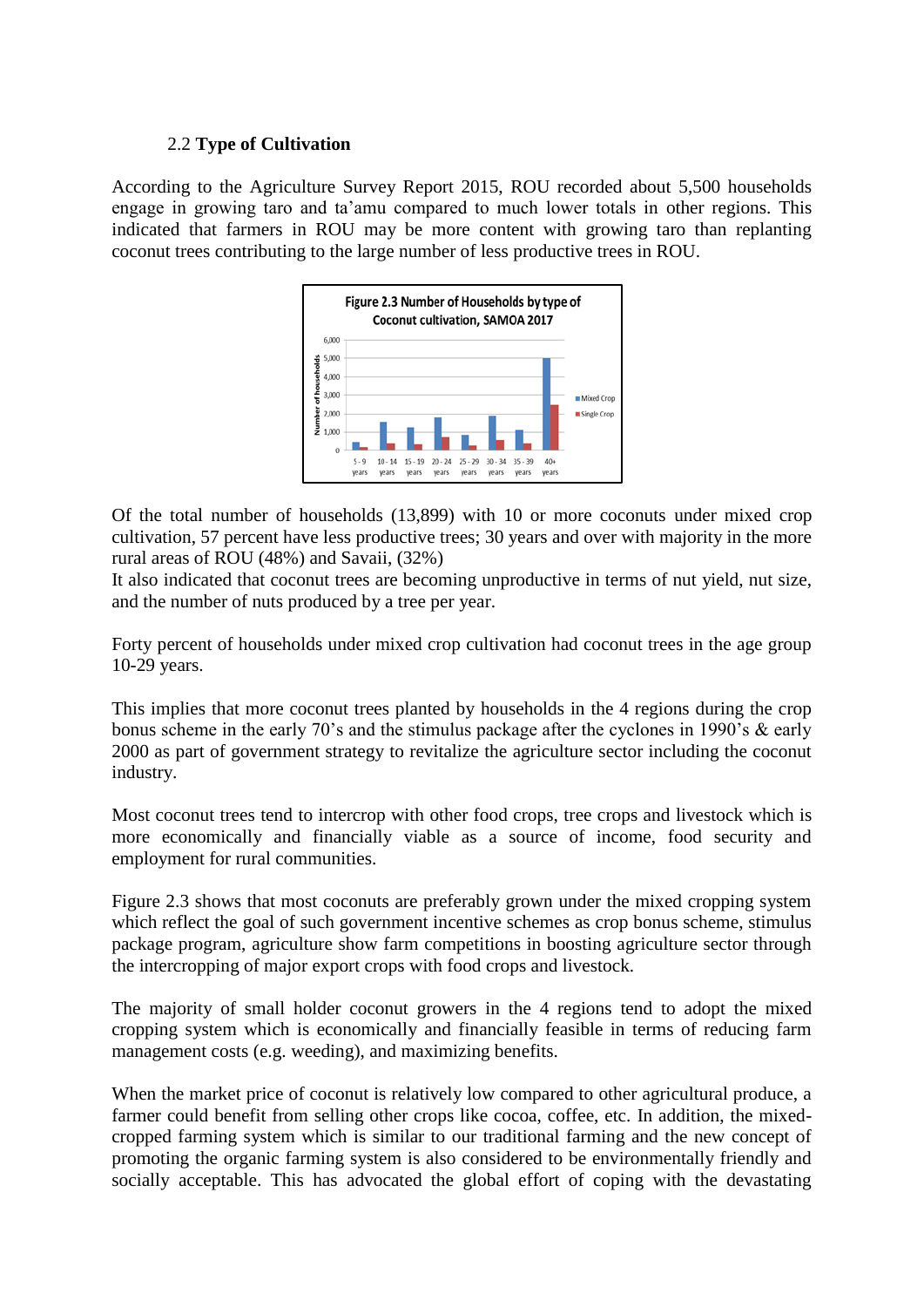effects of climate change and becoming more disaster resilient.

In contrast, coconut grown under the single cropping system is normally favored by big institutions like STEC, Lata farm; church farms (EFKS, Methodist) to ensure achieving their major target output of profit maximization. Cattle are normally grazing under coconuts in these big farms with few mixed cropping. The disadvantages of this cropping system is that if there is a pest/disease outbreak, the whole farm can be easily affected, for instance the widespread of coconut rhinoceros beetle and STEC is reportedly one of the breeding sites.

## **Summary**

Coconut farms in Samoa are predominantly grown by households with 10 or more coconut trees. Most of fully productive coconut trees are grown in Savaii as compared to other regions due to their direct involvement in government incentive schemes.

Most of less productive coconut trees are found in ROU region that require the replanting initiatives to mitigate the shortage of coconut supply in the future. These households are also engaged in growing food crops rather than replanting coconut trees thereby contributing to a large number of less productive coconut trees in ROU.

Forty percent of households grow coconut trees under the mixed cropping system during the government incentive schemes to revitalize agriculture sector after natural disasters. This is economically and financially viable, environmentally friendly and socially acceptable. In contrast, coconuts grown under the single cropping system is normally practiced by large farm institutions to maximize profits with a high risk of pest/disease outbreaks.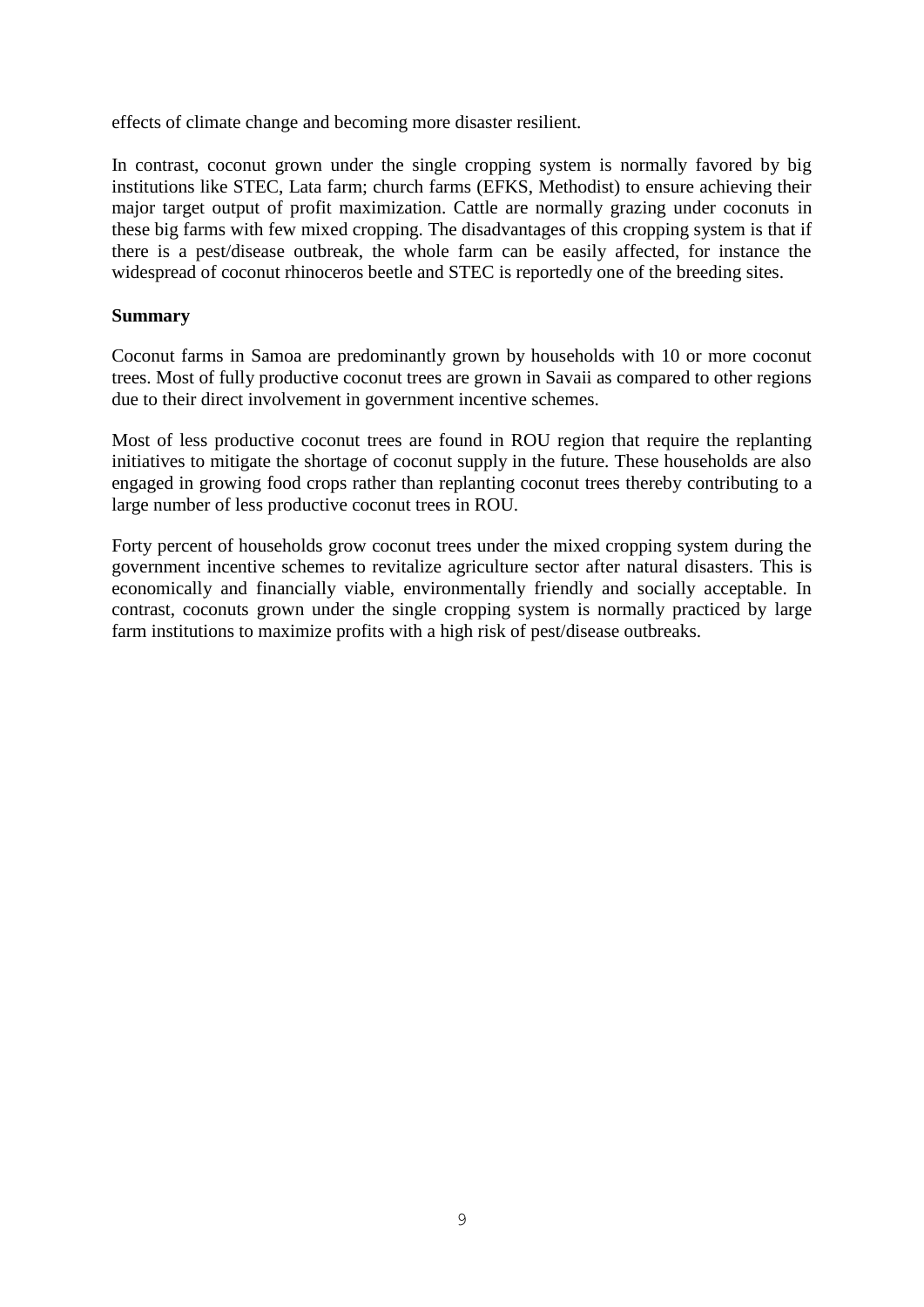#### **CHAPTER 3 SALES, CONSUMPTION AND ORGANICALLY CERTIFIED FARMS**

#### **Sales, Consumption and Organically Certified Farms.**

Sales of coconut are predominantly through the local markets and oil producing local enterprises. However a few commercial coconut plantations exported husked coconuts to overseas markets. Furthermore, locally produced coconut oil is also exported. Due to requirements from overseas markets, some coconut plantations are now organically certified and these plantations are the main supplier to oil producing enterprises. Coconut remains a main part of the Samoa daily diet. Furthermore, coconut is also widely used as an animal feed, particularly for pigs.

### 3.1 **Sales of coconuts and coconut products**

| Table 3.1: Number of households with 10 or more coconut trees selling coconuts by type<br>in 2016 by region |                             |                                            |                    |                      |  |
|-------------------------------------------------------------------------------------------------------------|-----------------------------|--------------------------------------------|--------------------|----------------------|--|
| Region                                                                                                      | No. of Household<br>Selling | No. of households selling coconuts by type |                    |                      |  |
|                                                                                                             |                             | <b>Whole Nuts</b>                          | <b>Husked Nuts</b> | <b>Drinking Nuts</b> |  |
| SAM                                                                                                         | 4,022                       | 2,234                                      | 2,161              | 439                  |  |
| <b>AUA</b>                                                                                                  | 173                         | 128                                        | 52                 | 46                   |  |
| <b>NWU</b>                                                                                                  | 740                         | 494                                        | 123                | 169                  |  |
| <b>ROU</b>                                                                                                  | 709                         | 505                                        | 287                | 82                   |  |
| SAV                                                                                                         | 2,401                       | 1,108                                      | 1,699              | 143                  |  |

Of the total number of households surveyed, 24 percent sold coconuts (whole nuts, husked nuts or drinking nuts) during the reference period. The majority of these households are from the Savaii region accounting for 60 percent and 18 percent respectively from both NWU and ROU. More than 50 percent of households sold either whole nuts, husked nuts or both. (Note: percentage exceeds 100 due to double counting).

| Table 3.2: Number of households with 10 or more coconut<br>trees selling green copra and dry copra by region |                                  |                     |                                            |     |  |
|--------------------------------------------------------------------------------------------------------------|----------------------------------|---------------------|--------------------------------------------|-----|--|
| Region                                                                                                       | No. of<br>households             | No. of<br>household | No. of households selling copra<br>by type |     |  |
|                                                                                                              | with 10 or more<br>coconut trees | Selling copra       | Green                                      | Dry |  |
| <b>SAM</b>                                                                                                   | 17,022                           | 429                 | 190                                        | 283 |  |
| AUA                                                                                                          | 1.267                            | 15                  | 15                                         |     |  |
| <b>NWU</b>                                                                                                   | 3,632                            | 3                   | 3                                          | Ω   |  |
| ROU                                                                                                          | 5,055                            |                     | Ω                                          |     |  |
| SAV                                                                                                          | 7,069                            | 411                 | 173                                        | 283 |  |

Copra (dry or green) is sold to the oil producing enterprises. From the survey, only 3 percent of households sold either dry or green coconuts during the reference period, and 96 percent of these households are from Savaii. Copra preparation requires a copra drier and additional labor that may have contributed to the low number of households producing and selling copra. Furthermore, whole and husk nuts are mainly for home consumption and feeding animals and therefore have a steady and larger market base.

#### 3.2 Consumption of Coconuts



More than 70 percent of households used coconuts for cooking on a weekly basis. This reflects that the traditional Sunday to'onai which always includes palusami is still practised throughout the country particularly in the rural areas. However, a quarter of the households used coconuts for cooking on a daily basis.

In contrast, more than 70 percent of